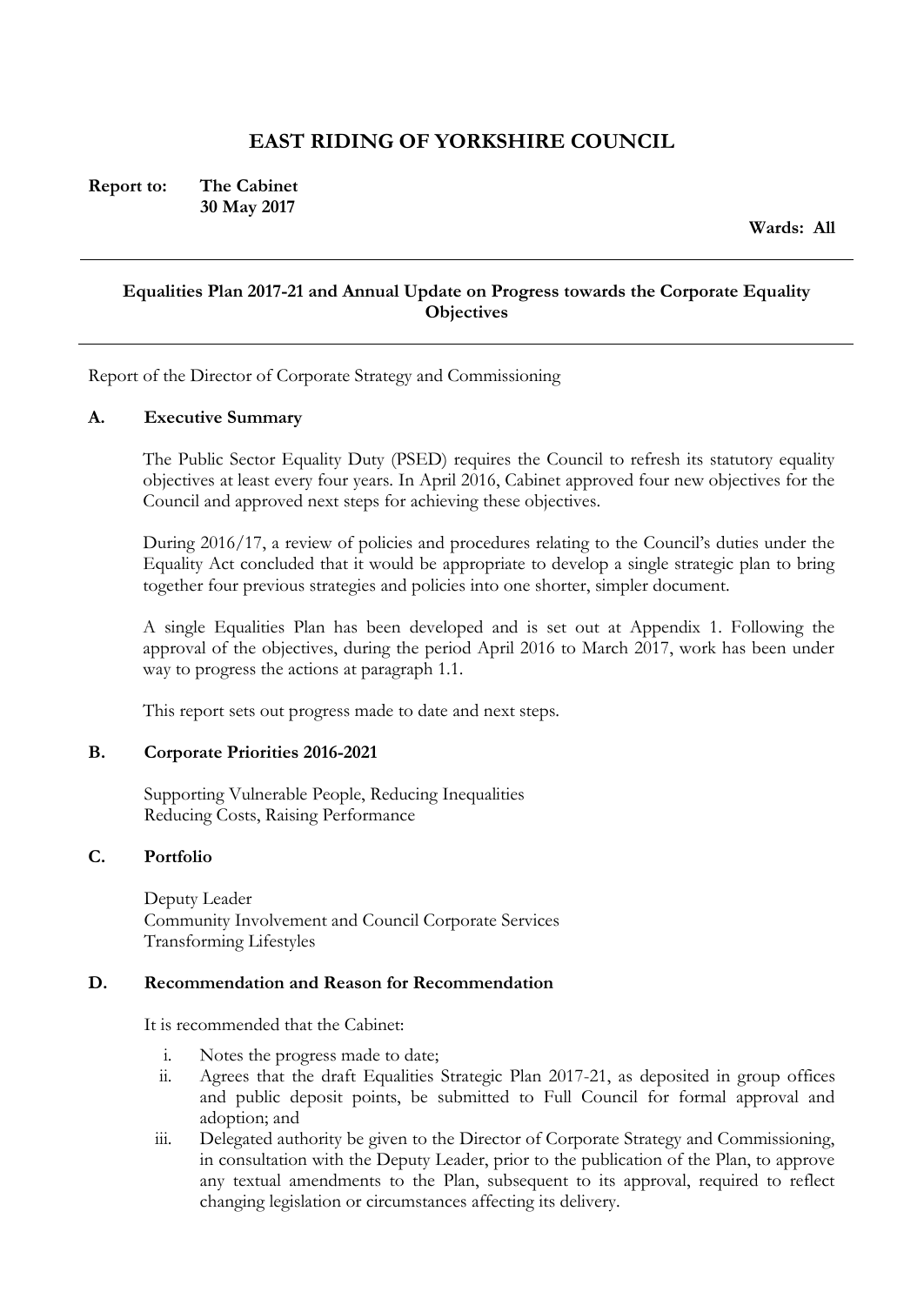# **E. Equality Implications**

The equality implications have been fully evaluated and taken into consideration when formulating the recommendations in the report. These are outlined in paragraph 2.8 of this report.

# **1. Background**

- 1.1 Under the Equality Act 2010, and more specifically the Public Sector Equality Duty (PSED), the Council was required to develop, consult upon and publish a number of equality objectives by April 2012. Furthermore these objectives are required to be reviewed/refreshed at least every four years. In accordance with this, in April 2016 Council adopted four revised equality objectives, namely:
	- the Council seeks to provide services which are accessible, wherever possible and appropriate to users
	- communications with residents are provided, wherever possible, in clear and easily understood formats
	- our knowledge of residents' needs is used to inform service provision
	- equality and diversity training is reviewed and revised and made available to staff and Elected Members as appropriate.
- 1.2 The report to Cabinet (minute 5490) also outlined the next steps following approval of the objectives. These were:
	- promotion of the Council Statutory Equality Objectives 2016-2020
	- development of a corporate Single Equality Plan 2016-2020 to replace a range of current equalities related policies and strategies
	- consult with appropriate stakeholders (including the East Riding Equalities Network) on additional actions and priorities under the objectives
	- review of the corporate Equality Analysis process
	- refreshing and publicising the Hate Incident procedure in conjunction with Humberside Police
	- $-$  progress on delivery of the 2016/17 priorities and the implementation of the equality objectives 2016-2020 would be reported to DMTs on a six monthly basis with annual updates to SMT and CMT

# **2. Progress to date**

- 2.1 Following the approval of the objectives during the period April 2016 to March 2017, work has been under way to progress the actions at paragraph 1.2.
- 2.2 The review of policies and procedures relating to the Council's duties under the Equality Act suggested that it would be appropriate to develop a single strategic plan, to bring together four previous strategies and policies into one shorter, simpler document.
- 2.3 The draft Equalities Plan is set out at Appendix 1 for consideration and approval. The Plan sets out the processes and procedures that are in place to meet our statutory equality duties, together with other projects and initiatives designed to support our residents with protected characteristics. It also provides a review of the achievements under the 2012-16 objectives.